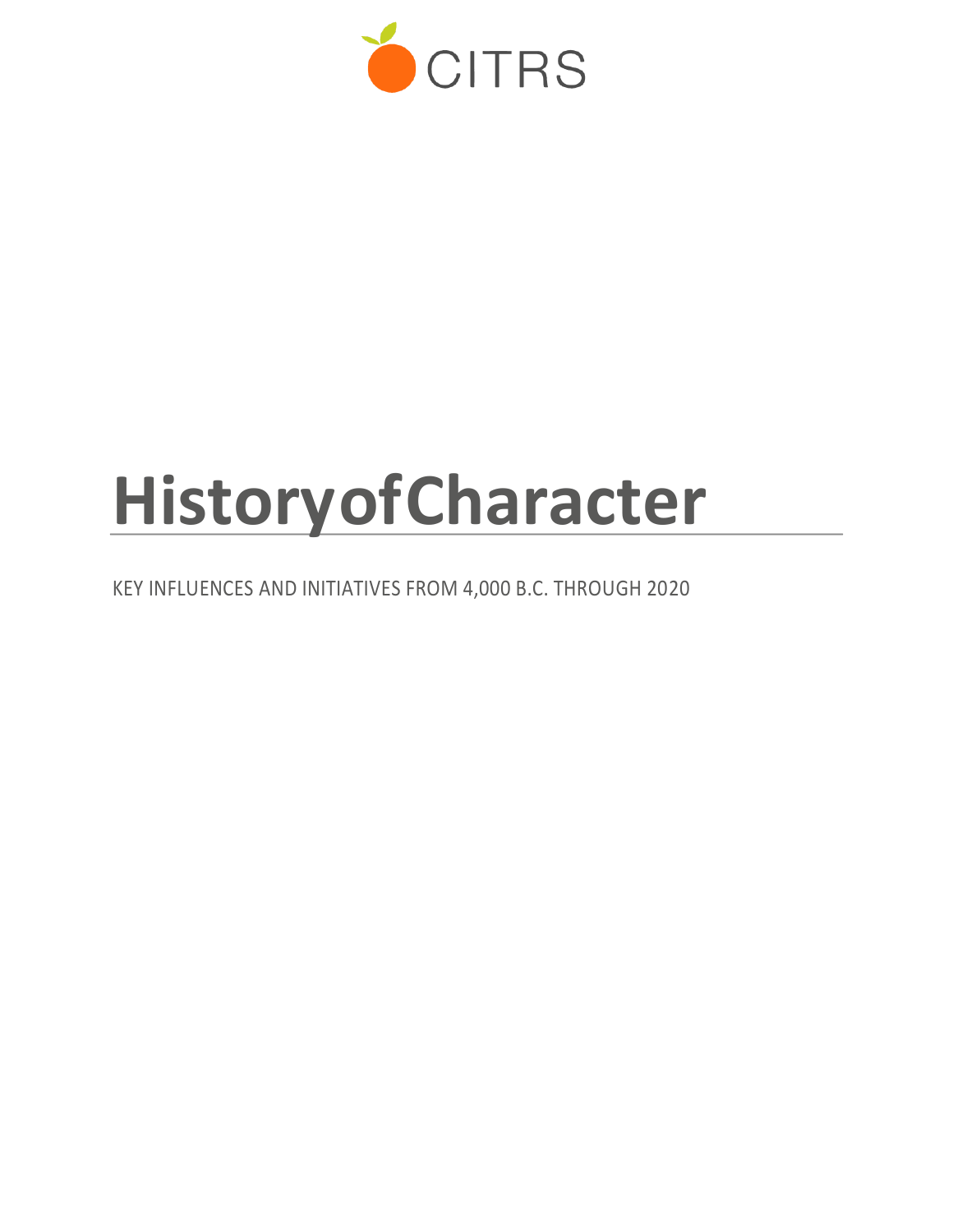

### Introduction

A*HistoryofCharacterEducation*isaguidethroughthemanykeyinfluencesandinitiativesthatledto modern comprehensivecharacterdevelopment.Itisacompilationofresearchtakenfromscholarly articles, studies, and academics,that highlightsthe vibrant past of character development andillustrates howcomprehensive character development came to be known as the best means of well-rounded education in the 21<sup>st</sup> century.

Charactereducationisnotnew.Infact,itisoneoftheoldestformsofeducationinexistence.According to ThomasLickona,"educationhastwogreatgoals:tohelpyoungpeoplebecomesmart,andtohelp them becomegood"-tocultivateconfidentandcompassionatestudentswhobecomesuccessful learners, contribute to their communities,and serve society as ethical citizens.

# Since 4,000 B.C.

- The focus onteaching people to "be good" has been evidenced throughout all cultures, societies, and eras, though it rose to popularity in the time of the Greeks.
- Virtues education has been used by civilizations for centuries, dating all the way back to 4,000 B.C.
	- o The Jewish people first taught virtues from 4,000 1,000 B.C.,
	- o The Chinese dynasty taught virtuesin themid-2,000B.C. era,
	- o The Greeks, Plato and Aristotle, really established the cornerstone of virtuestraining in 500 350 B.C. with the Cardinal virtues.
	- o Many other sects and civilizations of people have also taught virtues: Romans, Hindus, Buddhists, and Christians. Today, even atheists have virtues. Among all these different sources,thereareoverlappingvirtuesthatarebeneficialforallofhumanitytolearn.

# 1620: Early Colonist/Protestant Moral Education

- "As common schoolspread throughoutthe colonies,the moral education of children wastaken for granted. Formal education had a distinctly moral and religious emphasis" ("Moral Education").
- "The early colonists, particularly Protestantsfrom northern Europe, brought with them a strong commitmenttothemoraltaskofchildrearing.Thedoctrineoforiginalsinmeantthatevery individual hadto be trained to overcome the inherentsavage impulsesthrough discipline. The student wastobeindoctrinated, byforce, if necessary, into the norms of society" (Fairchild, 2006 p. 11-12).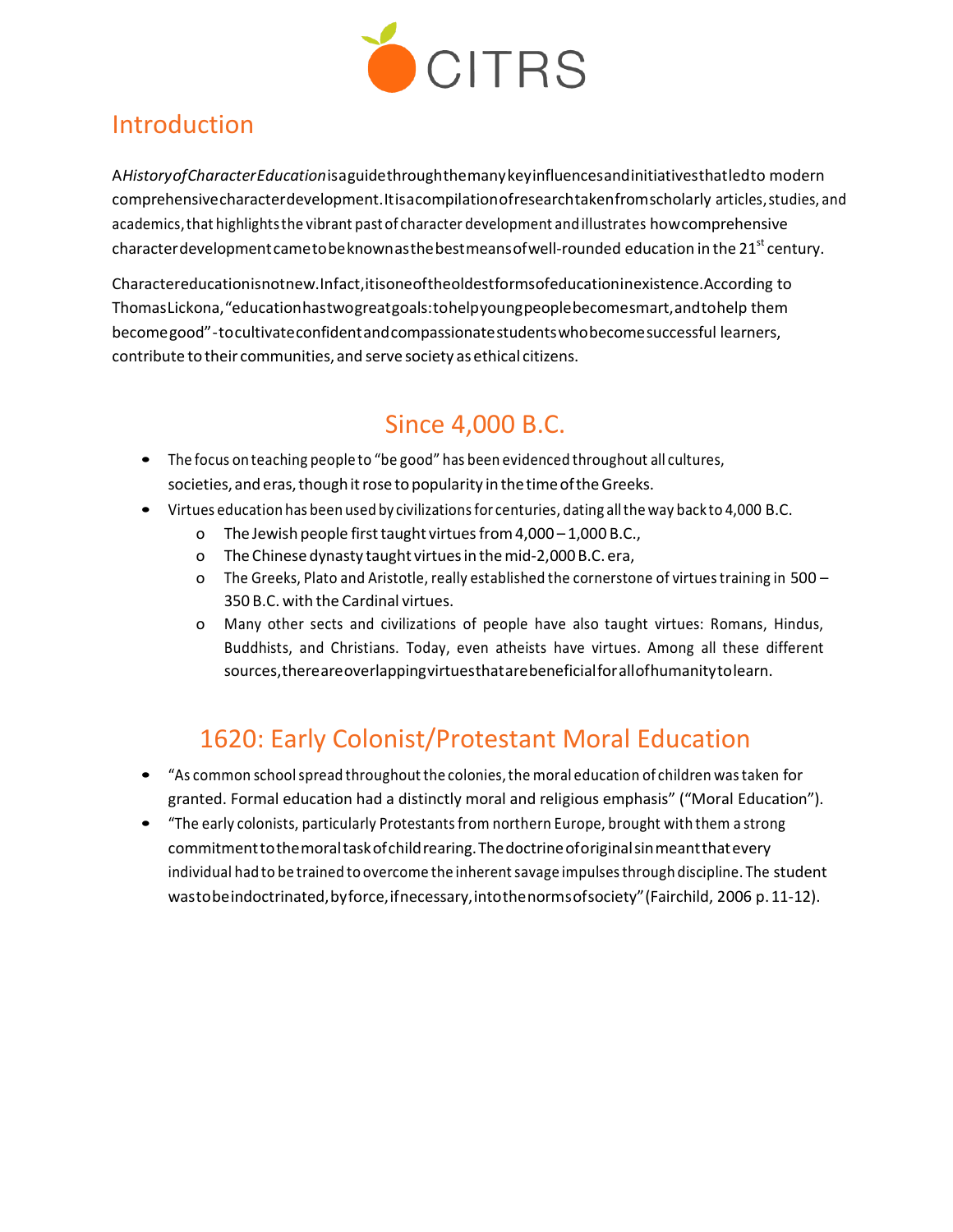

#### 1700 - 1790

- "Colonialschoolstaught valuesbasedonChristianprinciples.In1776,schooltextbookswere exclusively limited tomorals and religious content" (Mulkey, 1997).
- Ben Franklin believed that morality should be taught in public schools, asserting that the best wayto teachmoralswasthroughhistory.Learningfromthemistakesofthepastcouldteach children abouttheimportanceofcharacterforthefuture.Thatway,schoolswouldensurea successful democracy by educating students about character, relationships, and citizenship (Watz, 2011).
- The American Founders believed character education was necessary to create a successful democracy. Therefore, it was important for Americans to develop "democratic virtues," such as:
	- o Respect forthe rights ofindividuals,
	- o Regard forlaw,
	- o Voluntary participation in public life,
	- o and concern forthe common good.
- Charactereducation is about developing and strengthening virtues, values, universally accepted principles,andtheabilitymakewisechoicesthatresultinawell-roundedlifeandathriving society. "Theytaughtwhattheycalledthe"natural"virtuesofhonesty,kindness,courage (fortitude), thriftiness, bravery, patriotism, and hardwork" (Davidson, 2010).
- "John Locke, the 17th-century democratic philosopher, believed that learning was secondary to virtue" (Skinner, 2004).

#### 1800's

- HoraceMann(1796-1859), anAmericaneducationalreformer,was amajor advocate forquality, universal public education. He believed a quality education included moral and character education. Mann was progressive for his day, believing that women should also receive education, astheywould raise the future generation (Watz, 2011).
- "TheBiblewasthesourcebookofbothmoralandreligiousinstruction.Whendisputesarose over whoseBibletouse,WilliamMcGuffeyofferedhisMcGuffeyReaders,asawaytoteach school children the "natural virtues" of honesty, hard work, thriftiness, kindness, patriotism, and courage" (Davidson, 2010). Values and education were inseparable in his mind, and character education would be reflected inhealthandhappinessofAmericansociety(Watz,2011).
- 1885: The era of progressive education begins. Many felt that traditional moral education, which had deliberately religious overtones and focused on the individual'srelationship withGod, was too sectarian. Educators still felt that morality was a to achieve a well-rounded education. Moral teaching was rebranded as "character," "which was seen as a "universally acceptable educationalgoal" thatcould"somehowbridgetheideologicaldifferencesofAmerica'snew pluralism" ("Character Education in the US Over Time Timeline")

#### 1900's

1900: The rise of corporate America affects education expansion. "The expansion of education forthe corporatesegmentwasspurredonbyadesiretodisciplineanewlycreatedmiddle managementsectorin society.Aswell,corporateAmericastillsawtheneedtoAmericanizea growing Asian American immigrant population. In the meantime, 'educators were attempting to restructuretheirframeworkofmoral instruction in light of the demands of a distinctlymodern society" ("Character Education in the USOver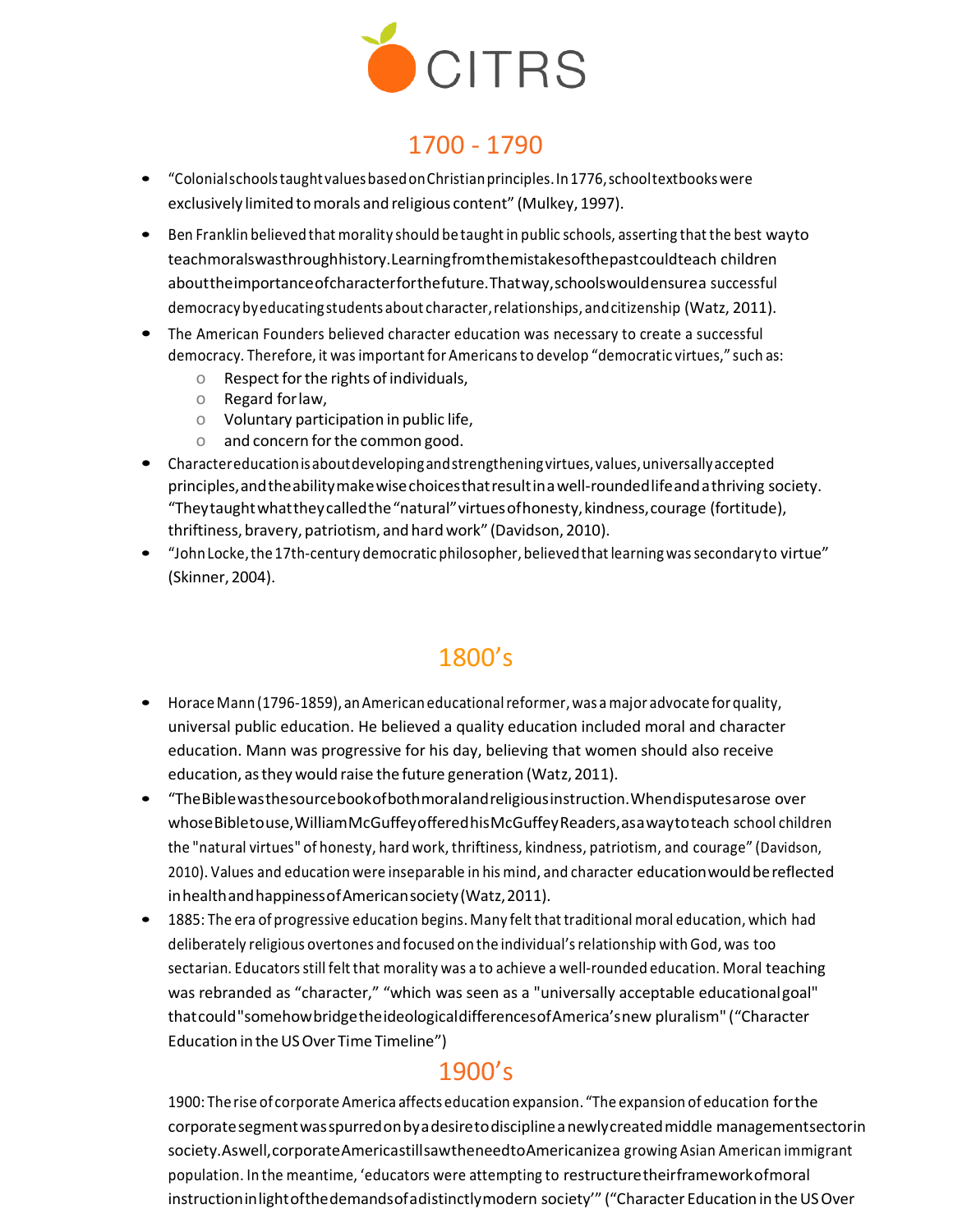

Time Timeline").

- 1900: YMCA was brought to the US, which helped develop moral and performance character in American middle-class youth (Watz, 2011).
- 1910:TheBoy ScoutsofAmericacreated.Employastep-by-stepsystemthatdevelops character traits in middle class boys. (Watz,2011).
- 1937:NewYorkcriticizesthesocialstudiescurriculuminpublicschools.Afterconducting thorough research, itwasrecommendedthatsocialstudies curricula shouldincludemoral and character componentstoprovidestudentswithcorecharactertraitsthatwouldleadtobetter citizens and increased societal competence (Watz, 2011).
- 1962:SupremeCourtoutlaws prayerinpublicschools("CharacterEducationintheUSOver Time Timeline").
- 1963: Supreme Court outlaws reading the Bible over school intercoms ("Character Education in the US Over Time Timeline").
- 1960-1970:As academics becamethecentralfocusofpublic education, characterdevelopment fell by the wayside ("History of Character Education").
- 1960 1980: Public schools prioritized academic education over moral education. Christian schools filledthisvoidbyofferingacademiceducationfoundedincharacterandreligious instruction, "whichledtoaspikeinenrollment.Thisbroughttheneedforcharactereducation backtothe forefrontofpubliceducation(Watz,2011)"("HistoryofCharacterEducation").
- 1968: The Character Education Institute of San Antonio began developing the 'Character Education Curriculum.' This was the first curriculum for character education that was widely implemented in schools across the US of at least 60,000 schools (Mulkey, 1997).
- 1960 1970: Character educationtaught virtuesthrougheducationalstories,the teacher's example,anddisciplineandwasintegraltothemissionofpublicschoolsuntilthe1960's. Character education lost support as a result of:
	- o "Darwinism introduced a new metaphor—evolution—that led people to see allthings, including morality, as being in flux" (Lickona, 1993).
	- o "Theriseoflogicalpositivism('Thereisnomoraltruth,noobjectiverightandwrong')and moral relativism ('All values are relative')" (Davidson, 2010).
		- $\triangleright$  "The philosophy of logical positivism, arriving at American universities from Europe, asserteda radicaldistinctionbetweenfacts(whichcouldbescientificallyproven) and values(which positivism held weremere expressions of feeling, not objective truth).Asaresultofpositivism, moralitywasrelativizedandprivatized—madeto seemamatterofpersonal"value judgment,"notasubjectforpublicdebateand transmission through the schools" (Lickona, 1993).
	- o "Personalism–'Each personshould be free tochoosehis own values;who are we toimpose our values?' (Davidson,2010).
		- $\geq 1960$ 's: "aworldwide rise in personalism celebrated the worth, autonomy, and subjectivity of the person, emphasizing individual rights and freedom over responsibility. Personalismrightly protested societal oppression andinjustice, butit alsodelegitimizedmoralauthority,erodedbelief inobjectivemoralnorms,turned people inward toward self-fulfillment, weakened social commitments(for example, tomarriage and parenting), and fueledthe socially destabilizing sexual revolution" (Lickona, 1993).
	- o Increasing pluralism -the secularizing ofsociety and the fearthatteaching morality in the schools would mean teaching religion (1960's):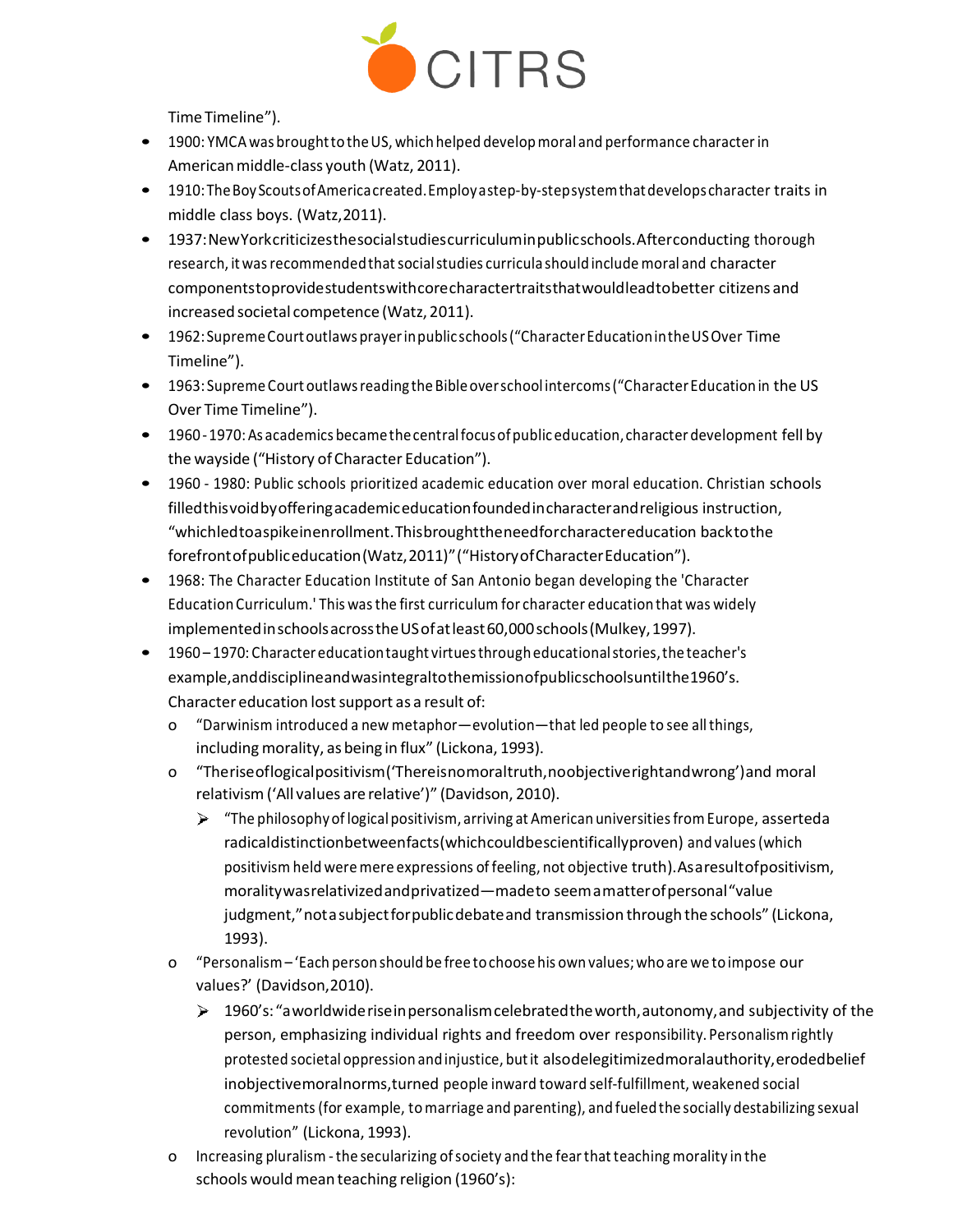

- $\triangleright$  "The rapidly intensifying pluralism of American society (Whose values should we teach?) and the increasing secularization of the public arena (Won't moral education violate the separation of church and state?), became two more barriers toachievingthemoral consensusindispensableforcharactereducationinthe public schools. Public schools retreated from their once central role as moral and character educators" (Arjoon, 2008).
- 1970's:Valueseducationreturnedinnewforms:valuesclarificationandKohlberg'smoral dilemma discussions. "Values clarificationsaid, don'timpose values; helpstudents choosetheir valuesfreely. Kohlbergsaid,developstudents'powersofmoralreasoningsotheycanjudge whichvalues arebetter than others. Each approach made contributions, but each had problems. Values clarification, though rich in methodology, failed to distinguish between personal preferences(trulyamatteroffree choice)andmoralvalues(amatterofobligation);Kohlberg focusedonmoralreasoning,whichis necessarybutnotsufficientforgoodcharacter,and underestimatedthe school'srole as amoral socializer" (Lickona 1993.)
- "The idea ofteaching character andvaluesinschool wasregaining prominence. Butratherthan prescribeasetofcommonvaluestobetaught,popularprogramsofthetimewould"contribute to the development of the student in six areas of human interaction: communicating, empathizing, problem-solving, assenting and dissenting, decision making, and personal consistency" (Casteel and Stahl, 1975). "In such a program, the teacher would serve simply as the facilitator, withamandate nottoimposehisorherownvaluesonstudents"(Skinner,2004).
- 1980'sResurgenceofTraditionalCharacterEducation–"Educationalleadersdescribedaserious moral decline in society. Bennett referred to crime, illegitimate births, single-parent homes, and divorceas exploding"socialpathologies."Lickonaremarkedon"tentroublingtrendsinyouth character", amongthem-peercruelty,aresurgenceofbigotry,sexualprecocityandethical illiteracy.Such charactereducationleaderssuccessfullylaunchedapublicmoralcrusade" ("Character Education in US Schools Over Time Timeline").
- "Amidthewidespreadconcernoverstudents'pooracademicachievementsandbehavior, educatorsrediscoveredthe word character.Moral education had a religioustinge, whichmade many uneasy. Character with its emphasis on forming good habits and eliminating poor habits strucka popularandtraditionalchord.ThewordcharacterhasaGreekroot,comingfromthe verb "to engrave." Thus, characterspeakstothe active process ofmakingmarks orsigns(i.e., good habits) on one's person. The early formation of good habitsis widely acknowledged to be in the bestinterests of both the individual and society" ("Moral Education").
- 1981-1989: "President Reagan expressed the importance of developing character in schools. Raised awareness and money to support character education in public schools (Watz, 2011)" ("History of CharacterEducation").
- 1981:Homeschoolingontherise-JohnHolt'sbook,"TeachYourOwn:AHopefulPathfor Education," addsmomentumtothehomeschoolingmovement(Sass,2016).Aspeoplebecame disenfranchised with public education, many were opting to homeschool and reclaim their role in reinforcing their own family values.
- 1987: The Josephson Institute of Ethics was founded to improve the ethical quality of society by advocating principled reasoning and ethical decision-making (Geren, 2001). The Josephson Institute createdCharacterCounts!to advance character educationby teachingtrustworthiness, respect, responsibility, fairness, caring, and citizenship.
- 1987:"TheNationalSchoolBoardsAssociationproposedtotheUnitedStatesDepartmentof Educationaproject, "BuildingCharacterinthePublic Schools,"designedto enhance character development in the schools through involvement of more than 15,000 local school boards in this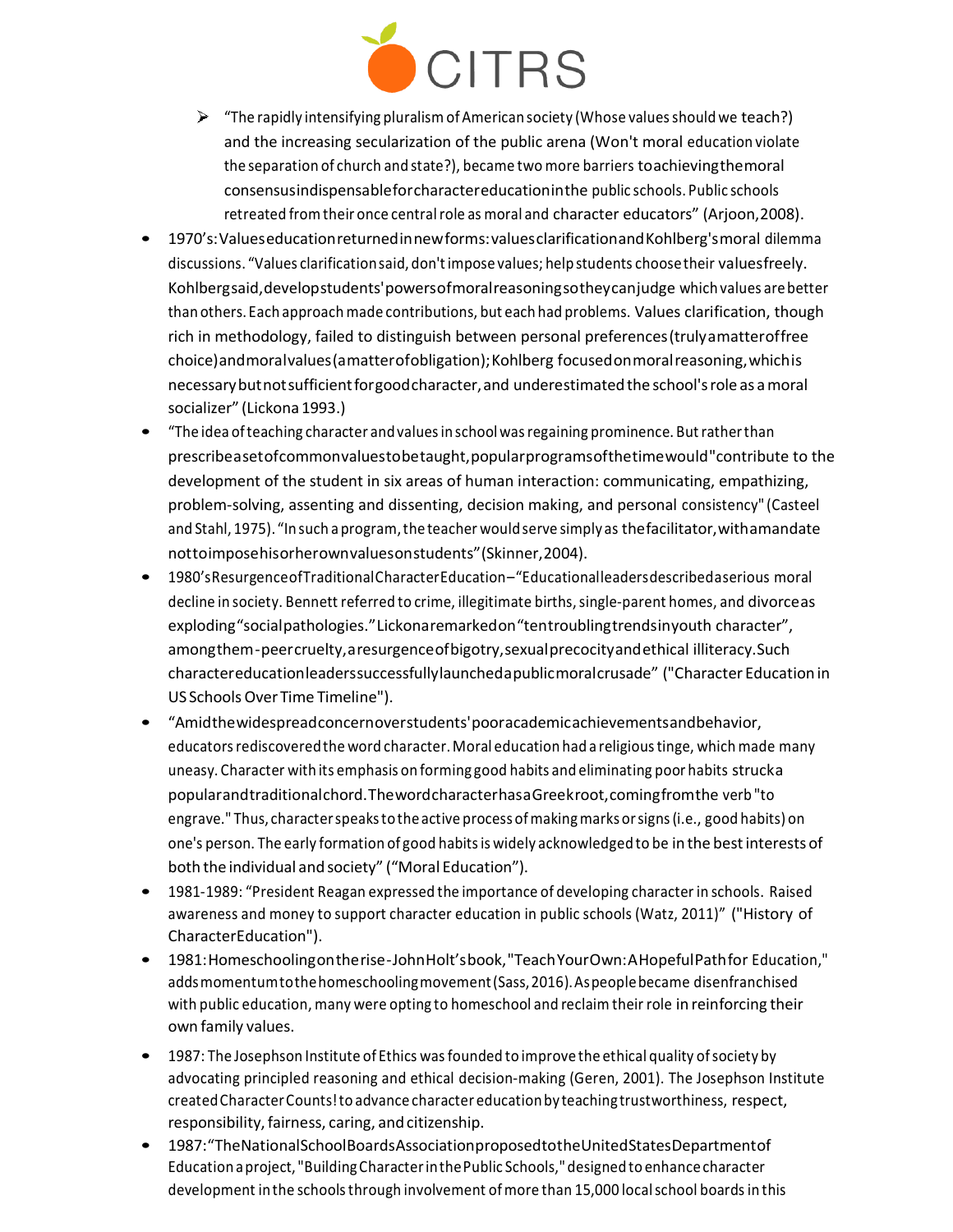

country. The project had two overall goals:

- o to heighten national awareness ofthe importance of character development programsin local publicschoolstothecontinuedsuccessandstabilityofAmericansociety;and
- o to encourage the establishment and improvement of character development programsin public elementary and secondary schools" (Huitt, 2004).
- 1980 –2000:Increasing numbers of people acrossthe ideologicalspectrumbelievedthat our society was in deep moral trouble. The disheartening signs were everywhere:
	- o breakdown of thefamily;
	- o deterioration of civility in everyday life;
	- o rampant greed at a time when one in five childrenwere poor;
	- o an omnipresentsexual culture that filled ourtelevision and movie screens with filthiness,beckoningtheyoungtowardsexualactivityateverearlierages;
	- o enormous betrayal of children through sexual abuse;
	- o the 1992 report of the National Research Council stated the United States is now the most violent of all industrialized nations.
- Associetalmoralproblemsworsened,thefeelinggrewthatschoolscouldnotbeethical bystanders.Asaresult,charactereducationbegantomake acomebackinAmericanschools. These assertions becameapparent:
	- o Adultsrealizedthatthe young neededmoral direction and parents and teachers have a responsibility to provide it— to pass on amoral heritage.
	- o School has a responsibility to stand for good values and help studentsformtheir character around suchvalues.
	- o Character education is directive rather than non-directive; it asserts the rightness of certain values — such asrespect, responsibility, honesty, caring, and fairness — and helps studentstounderstand,careabout,andactuponthesevaluesintheirlives.
- 1988: "Personal Responsibility Education Process (PREP) Sanford N. McDonnell leads the foundation of PREP, as a project of Cooperating School Districts of Missouri. The name was later changed to CharacterPlus. In1992,theU.S.Department ofEducationawardedPREP alarge granttoadvance charactereducationasanintegrated,essentialpartoflearning.In1993,the conceptofPREPwastaken toanationallevelasMcDonnellestablishedtheCharacterEducation Partnership(CEP) andwas appointed to its Board" ("Character Education in US Schools Over Time Timeline").
- 1990: As other modern scholars came along, they continued to teach virtues, but varied in which ones werethemostimportanttoteach.TheJosephsonInstitutetalksaboutthe"SixPillarsof Character" – trustworthiness, respect, responsibility, fairness, caring and citizenship. Dr. Michele Borba teaches the 7 essential virtues ofmoral intelligence: empathy, conscience,self- control,respect, kindness, tolerance, andfairness.AndDr. Thomas Lickona, aleading expertin the field of character development, stresses 10 essential virtues: wisdom (prudence), justice, fortitude, selfcontrol, love, positive attitude, hard work, integrity, gratitude, and humility.
- 1990's:Charactereducation,asitisknowntoday,begantoappear.A1991bookbyThomas Lickona, *EducatingforCharacter*,reintroducedtheideathatthereisasetofcommonbeliefs andvaluesupon whichallpeoplecanagree.Ayearlater,agroupofeducators,ethicists,and scholars metin Aspen, Colorado, for a gathering that resulted in the Aspen Declaration and the beginning of the Character Counts Coalition.
- •
- o "In the early 1990s, the federal government embraced the idea of offering character educationinpublicschoolsandmadegrantsavailabletostatesinterestedinpilotingnew character education programs in their schools. In response, for-profit and nonprofit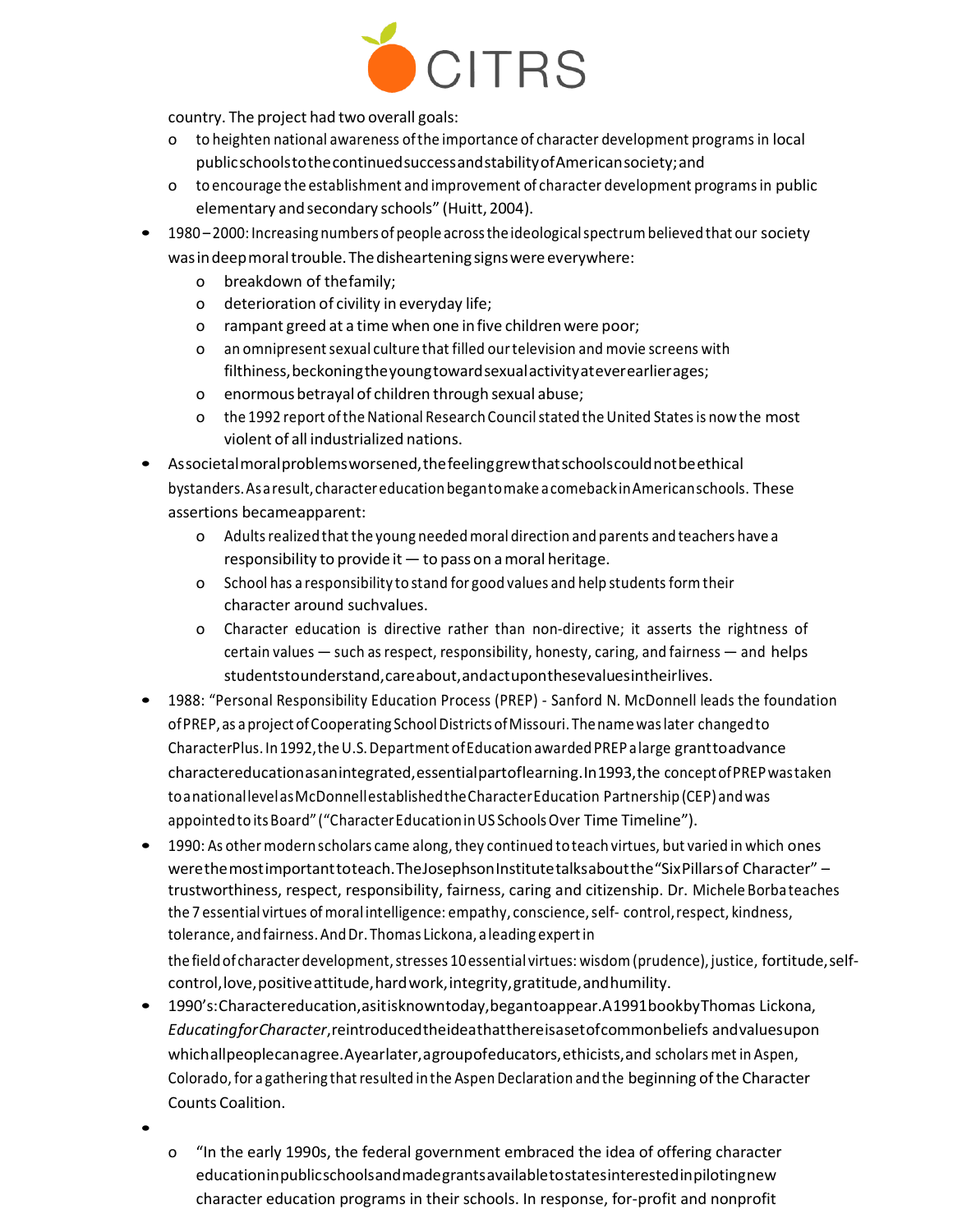

organizations developed character programs for schools, districts, and states. First lady and former teacher Laura Bush promotedthe use of character educationin schools,saying that 'reading and writing are not all we need to teach our children. Respect and responsibility are justasimportant, andweneedtomakesurewe'reteachingourchildrentoberesponsible citizens who have good values and ethics" ("Moral Education").

- o "Mostcharactereducationprogramsinusetodayarebasedonthetraitsdevelopedfrom thecivic virtuesfoundintheU.S.ConstitutionandtheUnitedNationscharter—aswellas commoncivil and moralvaluessuchas honesty, courage, andrespectforothers.Advocating thathonestyisbetter thandishonesty,orthatfreespeechisbetterthancensorship,rarely invites controversy" ("MoralEducation").
- o "The impetus and energy behind the return of character educationto American schools did not comefromwithintheeducationalcommunity.Itwasfueled,first,byparentaldesirefor orderly schools where standards of behavior and good habits are stressed, and, second, by state and national politicians who responded to these anxious concerns of parents" ("Moral Education").
- 1992: "CHARACTER COUNTS! was createdwithacoalition of17 nationally prominent youth serving and educationalorganizations. Todaythere arehundreds ofmemberorganizations and CC!servesmillions ofchildrenandtheirfamilieseveryyear.Itis,byasignificantmargin,the largest character development organization in the world. The program, initially focused exclusively onthe development of core ethicaltraits-trustworthiness, respect, responsibility, fairness, caring and citizenship(the SixPillarsofCharacter)–has continually evolvedreflecting currentresearch andbest practicestobecome acomprehensive student development program embracing academic, social and emotional skills and traits as well as the Six Pillars." (CHARACTER COUNTS!).
- 1993:TheCharacterEducationPartnership(CEP)wasestablishedas anationalnonpartisan coalition whosegoalwastoplacecharactereducationatthetopofthenationaleducational agenda(Lickona, 1993).Dedicatedtodevelopingmoralcharacterandcivicvirtueinyoung people as away of promoting amore compassionate andresponsiblesociety,CEPcontinues todayasthemost prominententitythatprovidesleadershipandadvocacyforcharacter worldwide.Theirlistof"Key Topics"includesacademicachievementandintegrity,bullying prevention, school climate and service learning. Activities include a national clearinghouse, community programs, school support, publications, annual and regional forums, and media campaign.CEPrecently(2015-2017) redefinedtheirmissiontoexpandbeyondyouthto communities,families andbusiness entities,to include "people everywhere who are educated,

inspired and empoweredto be ethical and compassionate citizens." underthe new title of Character.org.

- o TheCharacterEducationPartnershipcreatedthe11principlesofeffectivecharacter education that schools used to guide their efforts. The principles include the advice that the term"character"mustbewell-defined,thattheprogrammustbeintegratedinto the curriculum,andthatallstakeholders-parentsandcommunitymembersmustbe involved (Lickona,T., Schaps,E.,andLewis,C.,nodate).The finalprincipleistheneedto assessthe progress ofthe school involved in the program.
- "Duringhispresidency(1993–2001),WilliamClintonhostedfiveconferencesoncharacter education. President Clinton discussed the importance of character education and brought it to the forefrontofeducationbytriplingthefundingallottedtoitinpublicschools(Watz,2011)"
	- o "February 4, 1997: President Clinton'sfirst State oftheUnion address: Clintonrolled out "Callto Action for American Education" based on 10 principles. The 6th dealt specifically with character.Indescribingit,hesaid,"Charactereducationmustbetaughtinour schools.We mustteachourchildrentobegoodcitizens,andwemustcontinueto promote order and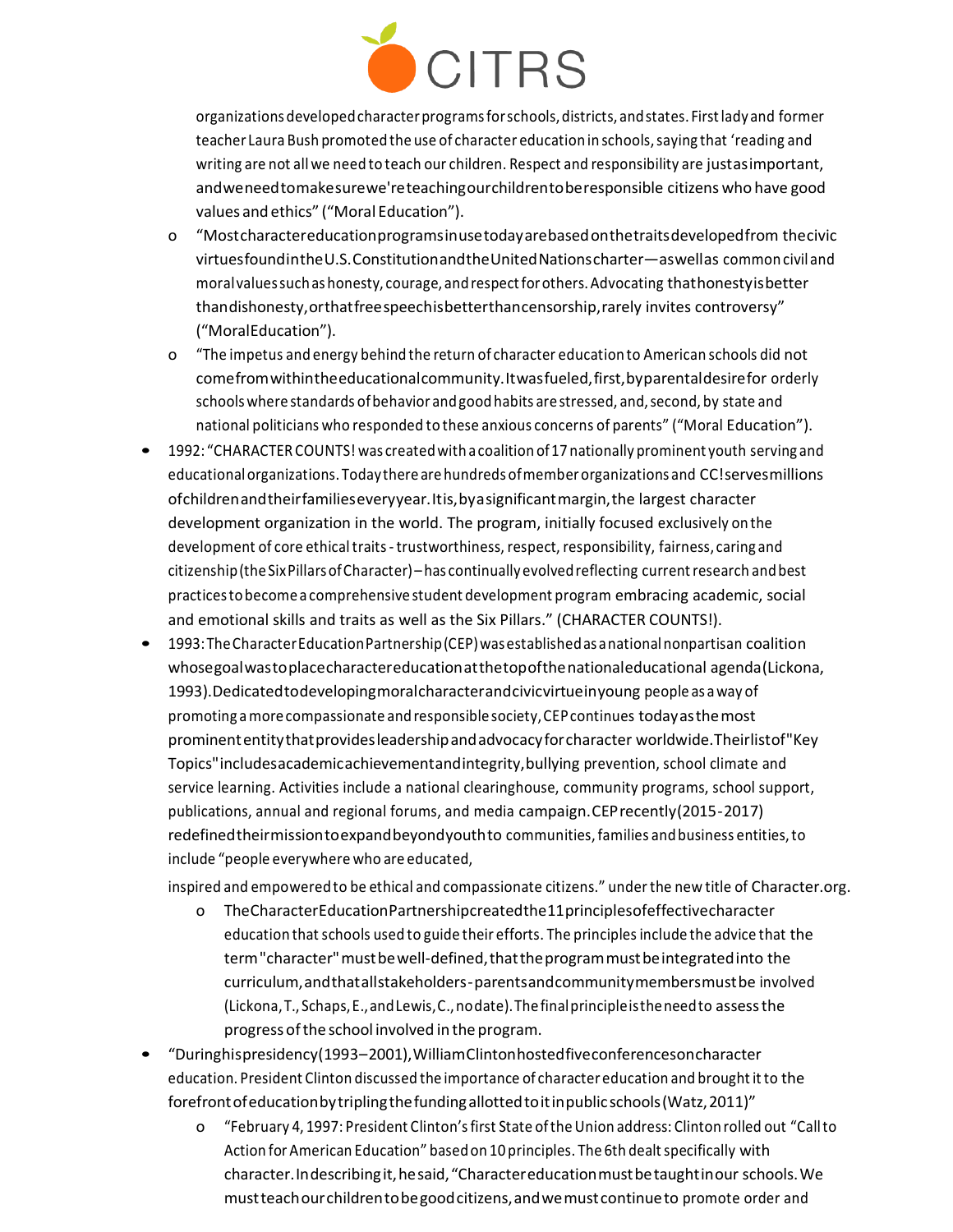

discipline, supporting communities that introduce school uniforms, impose curfews, enforce truancy laws,remove disruptive studentsfromthe classroom, andhavezerotolerancefor gunsanddrugsinschool"("CharacterEducationinUS Schools Over TimeTimeline").

- o October 16, 1994: "CharacterCounts! Week- President BillClintonproclaimedtheweek of October 16,1994 as "CharacterCounts!" week. Inhis proclamation speech, hetalked about, "setting high standards of compassion, understanding, and community involvement" andredoubling"effortstoimprovestudentlearning,responsibility,and senseofbelonging." Everyyearsincethen,everyadministrationhasproclaimedthe thirdweek inOctober as "CharacterCounts!"week" ("CharacterEducationisUSSchools Over TimeTimeline").
- President George W. Bush (2001 2009) asked Congress to again triple the money allotted to character education (Watz, 2011). President Bush expanded onthe programs ofthe previous administration and made character education a major focus of his educational reform agenda.
- "One ofthe politically appealing aspects of character education, as opposedto moral education withits religiousovertones,isthatcharactereducationspeaksmoretotheformationofagood citizen.A widelyrepeateddefinition(i.e.,charactereducationishelpingachildtoknowthe good,todesirethe good,andtodothegood)straddlesthisissue.Forsomepeopletheinternal focus of character education comfortably can be both religious and civic and for othersthe focus can be strictly civic, dealing exclusively on the formation of the good citizen" ("Moral Education").
- 1994:TheCollaborativeforAcademic,SocialandEmotionalLearning(CASEL)wasformedwith thegoalof establishinghigh-quality,evidence-basedsocialandemotionallearning(SEL) asan essential part of preschool through high school education. From the beginning, CASEL was comprised of a distinguished national leadership teamthat identified key issuesto advance the science and practice of SEL ("SEL Research").
	- o BothCASELandtheterm"socialandemotionallearning"emergedfromameetingin 1994 hosted by the Fetzer Institute. Meeting attendees included researchers, educators, and child advocatesinvolvedinvariouseducation-basedeffortstopromotepositive developmentinchildren. TheseSELpioneers cametogethertoaddressaconcernabout ineffectiveschoolprogrammingandalackofcoordinationamongprogramsatthe school level
	- o Schools were being inundated with a slew of positive youth development programssuch as drugprevention,violenceprevention,sexeducation,civiceducation,andmoral education, toname afew. SELwasintroduced as a framework that addressestheneeds of young people and helpsto align and coordinate school programs and programming.
	- o In 1997 CASEL, and the Association for Supervision and Curriculum Development (ASCD) partneredonPromotingSocial andEmotionalLearning:GuidelinesforEducators. This groundbreaking book provided practical strategies for educators to create comprehensive and coordinated SEL programming from preschool through grade 12. This was the first book of its kind, and it laid the foundation for the country to begin addressing the "missing piece" in education.
- 1997–2017:Criticalresearchandinitiatives,bothfromCASELandcollaborators,haveadvanced our evidence base, provided guidance to educators, andgrown the community ofscientists and educators committed to this important work. For CASEL, this has included setting standards for evidence-based programs from preschool through high school, understanding and advancing implementationin districtsandschools,andconductingresearchlinkingSELtoacademic achievement and other positive outcomes for students.
- CASEL continuesto collaborate toward advancing science, practice, and policy related to social and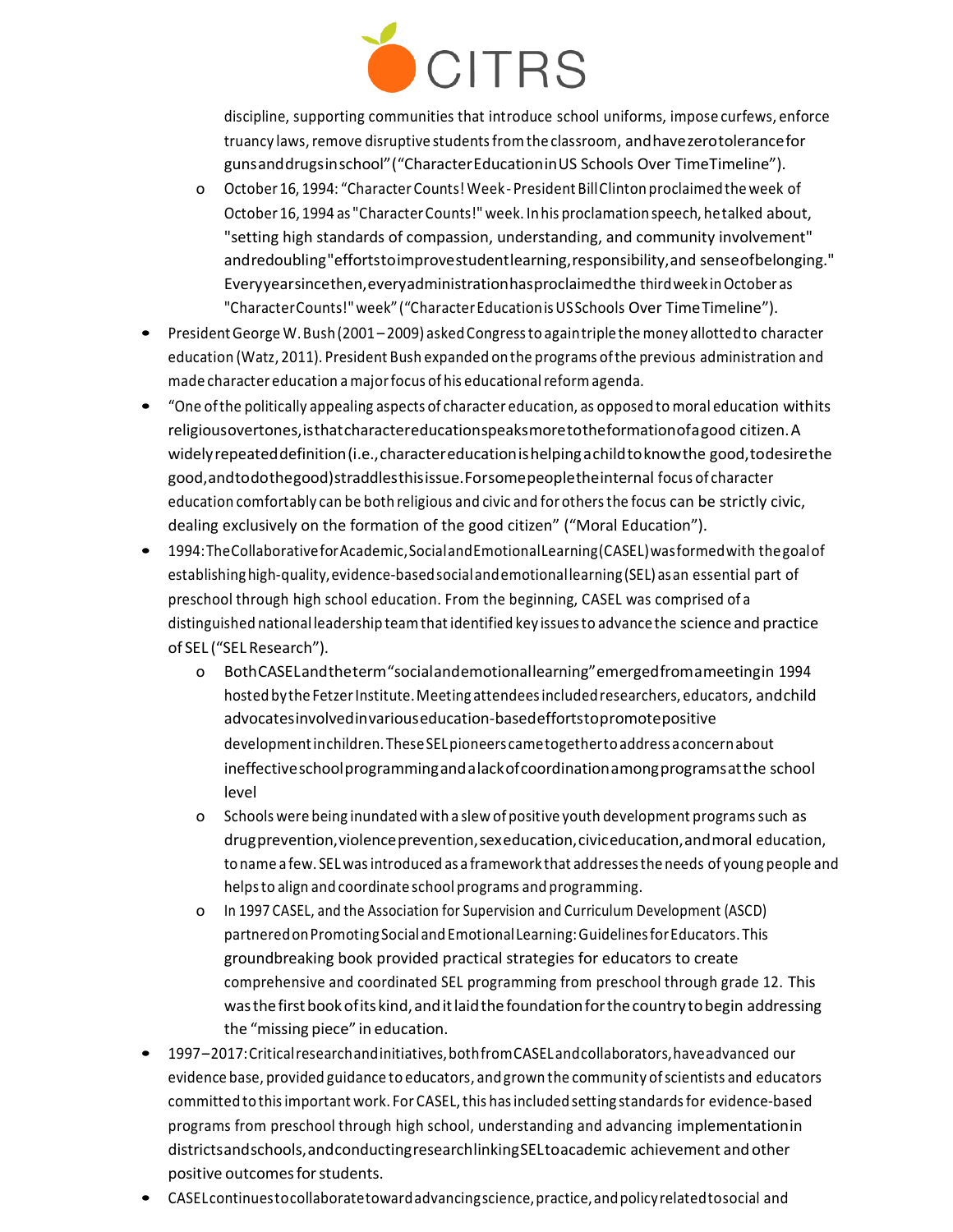

emotional learning. The 2015 release of the Handbook of Social and Emotional Learning: Research and Practicedemonstratesjusthowmuchthefieldhasgrown,withnearly100 contributors covering all aspects of social and emotional learning.

- 1994:"Oneofthegreateducationreformers,HoraceMann,inthe1840s,helpedtoimprove instruction in classrooms nationwide, advocating that character development was asimportant as academics in American schools. The United States Congress, recognizing the importance of this concept, authorizedthePartnershipsinCharacterEducationProgramin1994" (Character Education…Our SharedResponsibility").
- 1998: "Positive Behavioral Interventions and Supports (PBIS) has been defined, described, and studied eversinceitsintroductioninthereauthorizationoftheIndividualswithDisabilitiesAct (1997).The OfficeofSpecialEducationProgramsTechnicalAssistanceCenteronPositive Behavioral Interventions and Supports (PBIS) was initially funded in 1998. PBIS is an implementation framework thatis designedtoenhance academic andsocialbehavioroutcomes forallstudentsby(a) emphasizingtheuseofdataforinformingdecisionsabouttheselection, implementation,and progressmonitoringofevidencebasedbehavioralpractices;and(b) organizing resources andsystems toimprove durableimplementation fidelity.PBISis aprocess in which schools create asocial-culture that will encourage positive behaviors and interactions, while discouraging problem behaviors. Thissocialculture will leadto asafe environment where ourchildrenandyouthachieveacademicallyandbuild positiverelationshipswitheachother and with adults" ("PBIS About Us")

### 2000's

- 2001: "NoChildLeft BehindAct(NCLB)-NCLBfundsthePartnershipsinCharacterEducation Program. The fund was designed to support, by award of grants, the design and implementation of Character Education programs, supporting "core ethical values such as respect, justice, civic virtue and citizenship, andresponsibilityforselfandothers."CriticsofNCLBsayitsfocuson high-stakestesting leaveslittle time and resources for character education. Obama defunds the initiative in 2009, citing redundancy with other programs" ("Character Education is US Schools Over Time Timeline").
	- o The federalNoChildLeft Behind Act\*of 2002(NCLB)renews andre-emphasizesHorace Mann's tradition—andsubstantiallyexpandssupportforit.Oneofthesixgoalsofthe Department of Education is to "promote strong character and citizenship among our nation's youth" (Strategic Plan 2002-2007). Toreachthis goal,theDepartment ofEducation joined with state education agencies and school districts across our country to provide vital leadershipandsupport toimplementcharactereducation.("CharacterEducationisUS Schools Over TimeTimeline").
	- o "TheNCLBrequiredthatschoolsofferstudentsabroadarrayofservicesandyouth development activities, drug and violence prevention programs, counseling, and character education programsthat are designed to reinforce and complementthe regular academic program" (Character Education...Our Shared Responsibility").
- Intheearly2000's, Stateeducationagencies,throughacollaborativecommunityprocess, chose to incorporatecharactereducationintotheirschoolimprovementplansandstatestandards. Some states chose to implement character education through official state policies such as the Michigan State BoardofEducationPolicyonQualityCharacterEducation.Manyschools chose to incorporate character education into their plans for Safe and Drug-Free Schools and Communities.From statetostate,thefollowingwerecommonthreadsincharactereducation agendas:
	- o Involvement ofthe whole community in designing and implementing character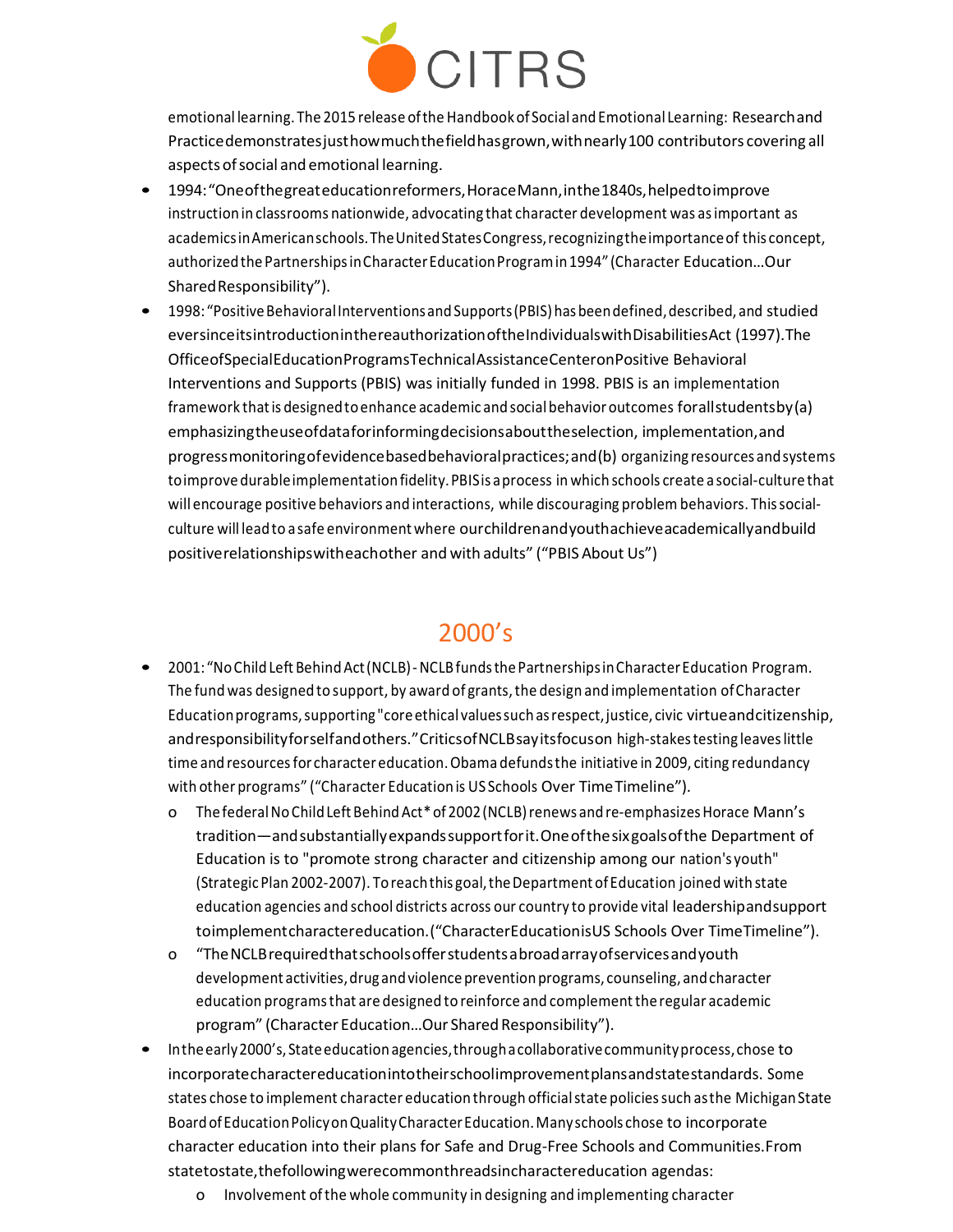

education for itsschools;

- o Commitmenttomakingcharactereducationanintegralpartoftheeducationprocess.
- The United States Congress and the Department of Education expanded support for character education for more than a decade (1995 – 2005), enabling schools across our nation to implement charactereducationinavarietyofways.TheDepartmentofEducationprovided grantsto state and local education agencies to support the development of character education. During this time, through the Partnerships in Character Education Program [\(www.ed.gov/programs/charactered/index.html\), t](http://www.ed.gov/programs/charactered/index.html))he Department awarded 97 grants to assist in designing,implementingandsustaininghigh-qualityopportunitiesforstudentstolearnand understandthe importance ofstrong characterintheirlives.(CharacterEducation…Our Shared Responsibility").
- Since 2002, the Partnership for 21st Century Skills has been the leading advocacy organization in the United Statesfocused on infusing 21st century skillsinto education. Its Framework for 21st Century Learning,theresultofaconsensusamonghundredsofstakeholders,describesthe skills, knowledge, and expertise students need to succeedinwork and life.
	- o 21st Century Educationwasfounded on the beliefsthat:
		- $\triangleright$  education is a universal right and that most current educational systems need to experience a transformation to meet the needs of a global society; and schools have the mission and rational obligation to provide their students with a learning environment that is conducive to their growth, development and learning,tohelpthemmasterthe multi-dimensionalskillsrequiredofthemin the21st century;toensure21st century readinessforevery student.
	- o Whatshouldstudentslearnforthe21stcentury?(intheageofArtificialIntelligence, Robotics,etc.)ThemissionoftheCenterforCurriculumRedesign(CCR)istoanswerthis timely question,andopenlypropagateitsrecommendationsandframeworksona worldwidebasis. TheCCRbringstogethernon-governmentalorganizations,jurisdictions, academic institutions, corporations, and non-profit organizationsincluding foundations.
	- o "Thelastmajorchangestocurriculumwereeffectedinthelate1800'sasaresponseto the sudden growth in societal and human capital needs. As the world of the 21st century bearslittleresemblancetothatofthe19thcentury,educationcurriculaneedto bedeeply redesigned for the four dimensions of Knowledge, Skills, Character and Meta-Learning. Adaptingto21stcenturyneedsmeansrevisitingeachdimensionandthe interplay between them. ("Center for Curriculum Redesign").
	- o TheMillenniumProjectshares,facingthechallengesofthe21stcenturyrequiresa deliberateefforttocultivateinstudents'personalgrowthandtheabilitytofulfillsocial and communityresponsibilitiesasglobalcitizens.TheMillenniumProjecttracks30 variables globally to discern the State of the World and identifies "where we are winning, losing, and unclear/little change."Areas where humanity islosing are largely ethical (environmental issues, corruption, terrorism, income inequality). At the same time, advances in science and technology are a double-edged sword. Although they provide more opportunitiesfor global collaboration and progress, they also create new ethical challenges such as the use of nuclear energy, pesticides, geneticmodification and more broadly a paradigm of material progress. On a practical level, their exponential growth is also rapidly compounding problems via automation and offshoring, which are producing social disruptions. In addition,they share:
		- $\triangleright$  It isthroughasense of personal and ethical responsibility that students, the citizens ofthe future, will be able to make knowledgeable and wise decisions thataddressthechallengesabove.Thesearethebroadaimsofcharacter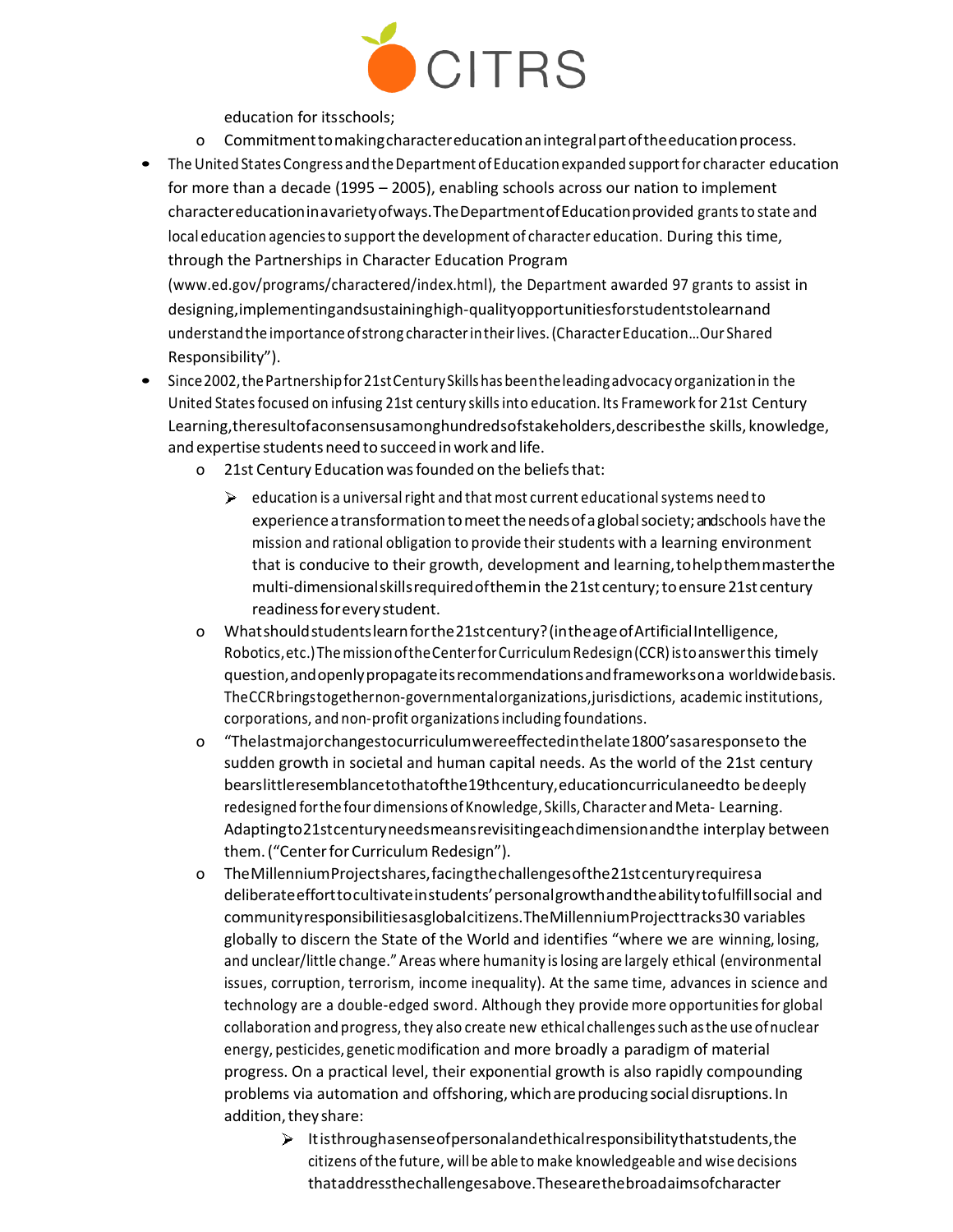

education:

- to build a foundation for lifelong learning;
- to support successful relationships at home, in the community, and in the workplace; and
- to developthe personal values and virtuesforsustainable participation in a globalizedworld.
- $\triangleright$  Researchhasshownthatstudents' capacities beyondacademiclearning of knowledge and skills are important predictors of achievement and that it proves usefulonceintheworkforce.Whileknowledgeandskillsmayormaynotbe usedinfuturejobs,characterqualitieswillinvariablybeapplicabletoawide range of professions.
- 2002: The Science ofPositivePsychology Introduced-Aformalshiftin psychology'sfocustoward a more positive science was initiated in 2002. Positive psychology is devoted to studying the flourishing humanlifebeyondthemereabsenceofillness-wellbeing,happiness,flow,personal strengths,wisdom, creativity(virtues),imaginationandcharacteristicsofpositivegroupsand institutions.Flourishinghas severalpositivecorrelatessuchasacademicachievement,masterygoal setting, higherlevels ofself-control and continued perseverance (Howell, 2009). Thus, a science that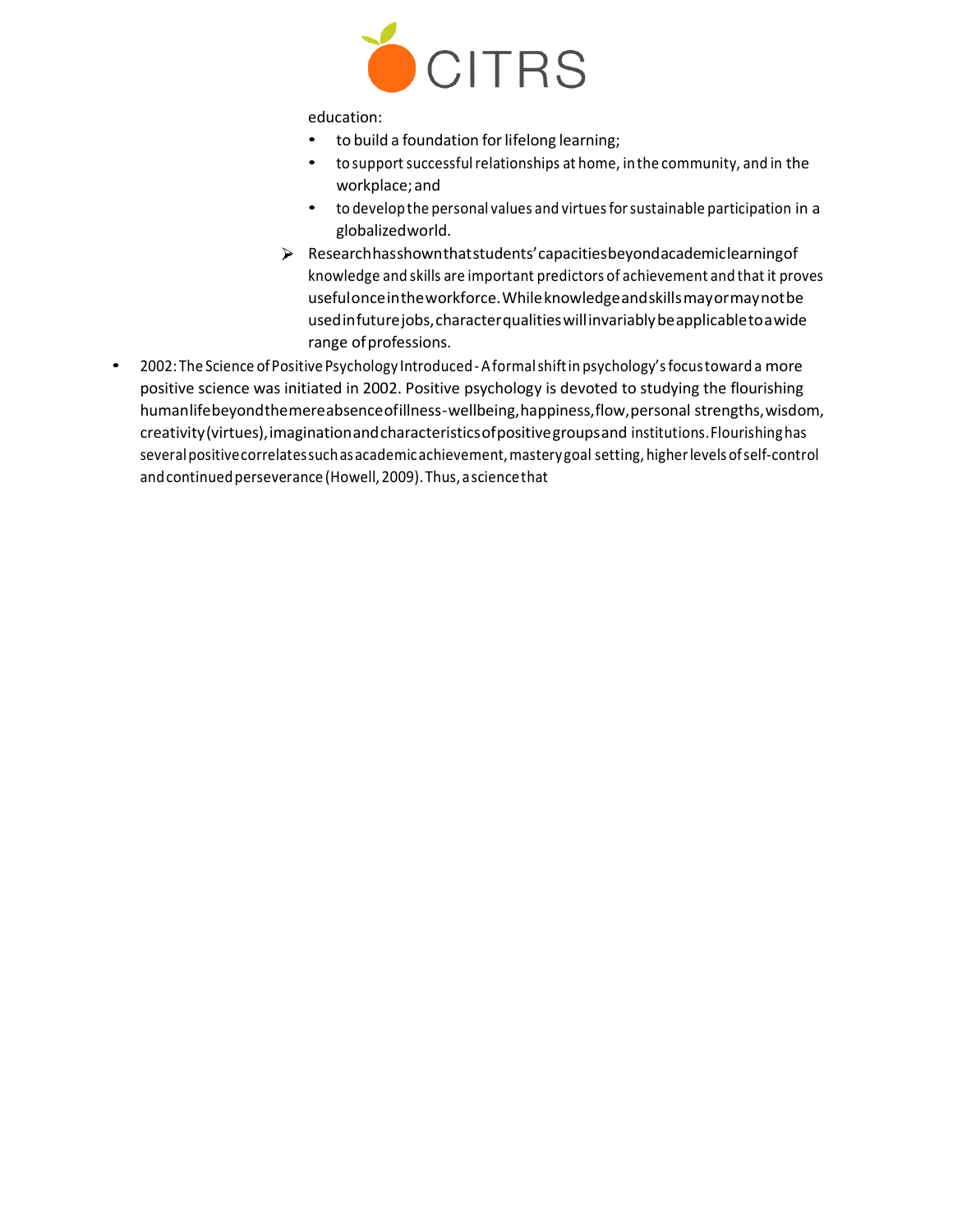

focuses on the development and facilitation of flourishing environments and individuals is an important addition to the psychological sciences and character education.

- $\circ$  The ability to know, measure and cultivate those elements that contribute to such a life is transforming many fields. The emerging applied field of positive education is using the findings of positive psychology tomore effectively educate forpsychological well-being alongside that of traditionalacademiclearning.Onecrucialareaofstudyinpositivepsychologyischaracter strengths. Individualswhoarenotonlycognizantoftheirstrengthprofilebutalsousetheir strengths daily are happier, higher achieving, more resilient and more satisfied withtheir lives. Thesefindingsgivenew lifeandscopetowhatschoolsmightcall"charactereducation".
- $\circ$  Overthe past 15 years, principles of positive psychology have been embedded in classrooms. Accessible, empirically-based, andwell-integrated curriculahavebeendevelopedto bringto scale theworkofpositivepsychology.Promotingrobust,cross-curricularlearninginour studentsand professionaltrainingforteachersfosterspositivecharactereducation.
- 2004: "The Values in Action (VIA) Inventory of Strengths (VIA-IS), formerly known as the "Valuesin Action Inventory", was created; VIA-IS is a psychological assessmentmeasure designedto identify an individual's profile of character strengths" (Petersen, 2004).
	- o VIA-ISwas createdbyChristopherPetersonandMartinSeligman,well-knownresearchersin thefield ofpositivepsychology,inordertooperationalizetheirCharacterStrengthsand VirtuesHandbook (CSV). TheCSVisthepositivepsychologycounterparttotheDiagnostic and Statistical Manual of Mental Disorders (DSM) used in traditional psychology. Unlike the DSM, which scientifically categorizeshumandeficitsanddisorders,theCSVclassifies positive humanstrengths.Moreover, theCSV is centered on helping people recognize and buildupontheirstrengths.Thisalignedwith theoverallgoalofthepositivepsychology movement,whichaimstomakepeople'slivesmore fulfilling,ratherthansimplytreating mentalillness.Notably,theVIA-ISisthetoolbywhichpeople canidentifytheirownpositive strengths and learn how to capitalize on them.
	- o Asarelativelynewfieldofresearch,positivepsychologylackedacommonvocabularyfor discussing measurable positive traits before 2004. Traditional psychology benefited from the creation oftheDSM, asit providedresearchers and clinicians withthe same set oflanguage from whichtheycouldtalkaboutthenegative.Asafirststepinremedyingthisdisparity between traditionalandpositivepsychology,PetersonandSeligmansetouttoidentify, organize and measurecharacter.
	- $\circ$  Peterson & Seligman began by defining the notion of character as traits that are possessed by an individualandarestableovertimebutcanstillbeimpactedbysettingandthusare subject to change. The researchers then started the process of identifying character strengths and virtues by brainstorming with a group of noted positive psychology scholars. Then,Peterson& Seligmanexaminedancientcultures(includingtheirreligions,politics, education and philosophies) forinformation about how people in the past construed human virtue.The researcherslookedforvirtuesthatwerepresentacrossculturesandtime.Six core virtues emerged from their analysis: courage, justice, humanity, temperance, transcendence and wisdom.
	- o The Classification of Strengths are asfollows:
		- **Wisdom and Knowledge: creativity, curiosity, judgment, love of learning,** perspective
		- Courage: bravery, perseverance, honesty, zest
		- **Humanity: love, kindness, social intelligence**
		- **Justice: teamwork, fairness, leadership**
		- **Temperance: forgiveness, humility, prudence, self-regulation**
		- **Transcendence: appreciation of beauty and excellence, gratitude, hope, humor,** spirituality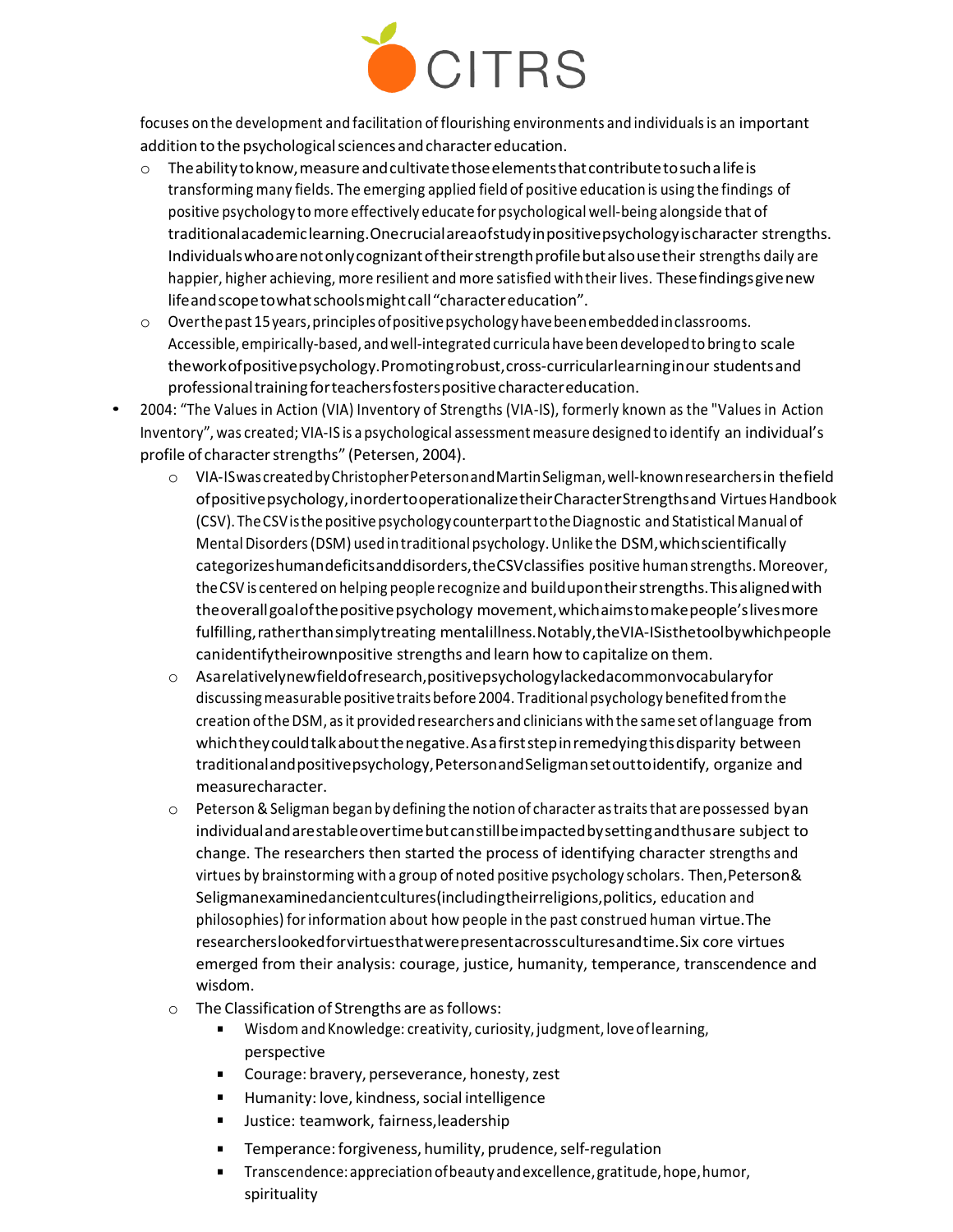

- 2007: The concept ofagrowthmindset was developedbypsychologist CarolDweck andpopularized in her book,*Mindset: TheNewPsychologyof Success*.Inrecent years,manyschoolsandeducators have started usingDweck'stheoriesto informhowthey teach students.
	- o Dweck's delineation between fixed andgrowthmindsets has potentially far-reaching implications for schools and teachers, since the ways in which students think about learning, intelligence, andtheir own abilities can have a significant effect on learning progress and academicimprovement.
	- $\circ$  If teachers encourage students to believe that they can learn more and become smarter if they workhardandpractice,Dweck'sfindingssuggest,itismorelikelythatstudents willinfact learnmore, and learnit faster and more thoroughly, than if they believe that learning is determined by how intelligent or unintelligent they are.
	- $\circ$  Her work has also shown that a "growth mindset" can be intentionally taught to students. Teachers might, for example, intentionally praise student effort and perseverance insteadofascribing learning achievementstoinnatequalities ortalents— e.g., giving feedback such as "You must have worked very hard," rather than "You are so smart."
	- January 1, 2009: "President Obama defunds the Partnership in Character Education (NCLB) program, citing economic crisis andtighteningoffiscalbelts" (CharacterEducationinUSSchools Over Time Timeline").
	- 2009: The state-ledeffortto developtheCommon Core State Standards waslaunchedin 2009 by state leaders, including governors and state commissioners ofeducation from48 states,two territoriesand theDistrictofColumbia,throughtheirmembershipintheNationalGovernors AssociationCenterfor BestPractices(NGACenter)andtheCouncilofChiefStateSchoolOfficers (CCSSO).Stateschoolchiefsand governorsrecognizedthevalueofconsistent,real-world learning goals and launched this effortto ensure all students, regardless of where they live, are graduating high school prepared for college, career, and life.("Development Process," 2012).
		- o TheCommonCoreStateStandardsisachallengingsetofcontentspecificexpectations and practice standards that increase rigor, relevance, and focus on acquisition of 21st century globalskillsstudents needforsuccessinaglobaleconomy andworld.Ironically, the Standards do not identify the dispositions, qualities of character and social- emotionallearning skillsrequiredofstudentsforsuccesswithinthisrigoroussetof standards. Schools must identify and explicitly teach the knowledge, skills, and dispositionsnecessaryforstudents toachievesuccessinapost-secondarysetting. The CommonCoreStateStandardsgoalsinclude preparingstudentsforcollege,career,and civicreadiness.Characterdevelopmentandsocialemotionalskillsarethecritical foundation students need to meet those goals.
	- 2010:"AFederalStudyReportfromtheSocialandCharacterDevelopmentResearchProgram concludedthat,on average the sevenprogramsthat were implemented and assessed did not improve student'ssocial and emotional competence, behavior, academic achievement and student and teacher perceptions of school climate.
		- o Mr.Berkowitz,(aprofessorofcharactereducationattheUniversityofMissouri,St. Louis), among other experts in the field, cited weaknesses in that research
		- o According to Marvin Berkowitz and Melinda Bier, University of Missouri research scientist,"researchforcharactereducationismounting".Atthistime,69studiesof33 differentcharactereducationprogramswereidentifiedthathadscientificevidence supportingtheireffectivenessinenhancingthe academic goalsofschools.A2011metaanalysisofschool-basedsocialandemotionallearningprogramspublishedinChild Developmentfoundsignificantimprovementsin academic achievement, behavior, and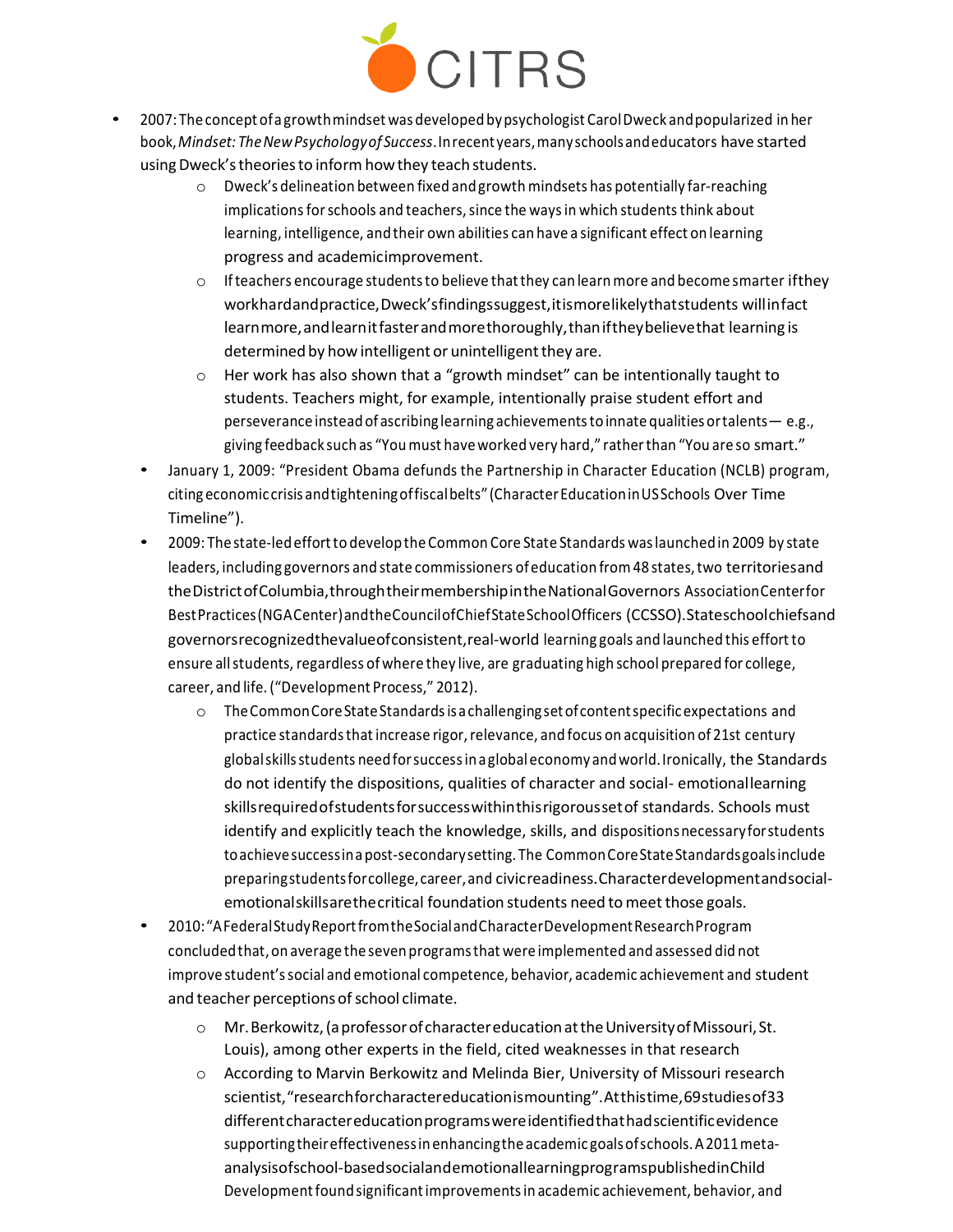

attitudescomparedwithcontrolgroups"("SocialCharacterDevelopmentResearch Consortium, 2010).

- 2012:"TheSocial,Emotional,CharacterDevelopment(SECD)standards,adoptedatthemeeting ofthe KansasStateDepartmentofEducation,aredesignedtohelpkeepchildrensafeand successful while developing their academic and life skills. With support from the U.S. DepartmentofEducation's PartnershipinCharacterEducationGrantProgram(PCEP), Kansasis the first state to develop such standards.
	- o Acommitteewaschargedwithensuringthestandardsalignedwithotherstateand federal initiatives, including college and career readiness, Multi-Tier System of Supports (MTSS), 21st Century Skills and Kansas Common Core Standards.
	- o ThepurposeoftheSocial,Emotional,andCharacterDevelopmentStandardsisto provide schools a framework for integrating social-emotional learning (SEL) with character development so that students will learn, practice and model essential personallifehabits thatcontributetoacademic,vocationalandpersonalsuccess.Itis about learning to be caring and civil, to make healthy decisions, to problem solve effectively,tovalue excellence, to be respectful and responsible, to be good citizens and to be empathetic and ethical individuals." ("SchoolCounseling - Social, Emotional and Character Development, 2012).
- 2013:CurrentFundingforCharacterEducation-Manyschoolspayforcharactereducation materials and training with federal funding under Titles I and II for professional development, or through Title IV Safe and Drug Free Schools. Some states set aside funds for character education. Other resources include non-profit organizations, private endowments, and corporatesponsorship. ("CharacterEducationinUSSchoolsOverTimeTimeline").
- 2013–2016: Character Counts! continuest of ocus on its evolving educational strategy, including the introduction of Critical Educational Outcomes: The Josephson Institute's Model Standardsfor Academic,Social,Emotional,andCharacterDevelopment.MakingtheCommon Coreeasy.Thiswas revised(2016:CharacterCounts!5.0)toplaceagreateremphasison establishingapositiveschool climate andinstillingcritical academic,social emotionalskills as wellascorecharactertraitsintroducingtheFourWheelsofSuccess.Thisfullyintegrated student development framework incorporates the most critical research findings and current theoriesfromallmajorresearchand evidence-basedstrategiestoinstillacademic, social, emotional and values, mindsets and character traits to help students:
	- o Reachtheir academic potential and have the abilitytosucceedinschool(including college or other post-secondary school education).
	- o Succeed in the workplace and their careers.
	- o Live happy, worthy and fulfilling personal lives.
	- o Become engaged responsible and productive citizens.
- CHARACTERCOUNTS!isaframework,notascopeandsequenceprogramnoracurriculum.It provides practical strategies and tools to braid CC! strategies with other academic support, pro school climate and anti-bullying programs as well as behavior modification programs including PBIS to foster positive climate changeto produce exceptionalresultsinthe academic,social, emotional and character development domains by infusing six core ethical and performance values and traits into the DNA of the organization.
	- $\circ$  Positive Behavioral Intervention System (PBIS) continues to be a common intervention programforschools, assistsstudentsinlearning prosocialbehaviorthrough,modeling, shaping,cueing,anddialoguinginanenvironmentthatisrespectfulofindividual student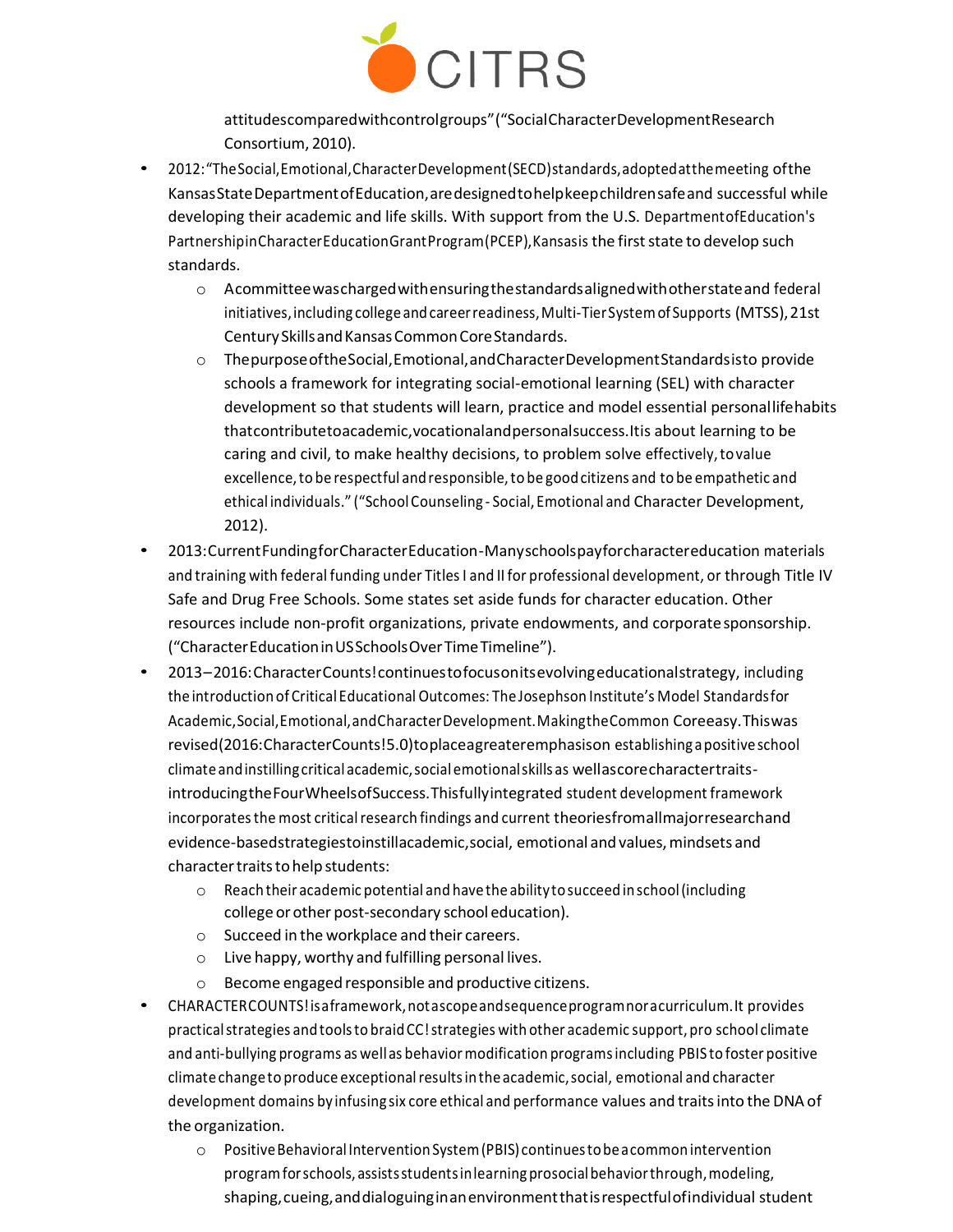

needs.

- 2014:TheStrategyBriefshared–Manystateshaveenactedlawsoradministrativepolicies addressing characterissueseitherrelatedtothecharacterofteachersortothecontentof publiceducation. Theseoriginatedfromtheearliestestablishmentofpubliceducationasa responsibilityofeachstate. Therearecurrently18statesthatmandatecharactereducation. There are 18 states that encourage character education, 7 states that support character education,butdon'thaveanylegislation concerningthistopic,and8statesthatdon'thaveany legislation onthe topic today be considered components of character education. ("Strategy Brief
- 2017: Presently, education pushesstand-alone character curriculumssuch as CHARACTER COUNTS!, HeartwoodProgram,Centerforthe4thand5thR's,etc.(Watz,2011).
- Over the last decade, the word character development has grown to subsume character education while also adding many important advancements and developments, such as social emotional learning (SEL), interpersonal skills, positive psychology, positive youth development, wholechild movement,positiveschoolcultureandclimate,restorativepractices,leadership, growthmindset, academic improvement, and workplace readiness. These verybroadinitiatives today are referred to as "comprehensive character development" initiatives and are intended to coverallimportantbasesina singleprogram.Asaresult,today'scomprehensivecharacter development initiatives, inresponse to scientific research and discoveries, aswell asthe needs of ourschools and society, intentionally incorporate amuch broader curriculum focus as well as utilizinggreatlyimprovedandmoreefficient andeffectiveimplementationtechnologies.
- 2020: Character.org publishes the CSED (Character and Social Emotional Development) Model Standards as a way to fuse together character and social-emotional development. The first section of the standards identifies and explains the different character strengths within four areas of character: moral, performance, intellectual, and civic. The second section of the standards identifies and explains the five areas of social emotional learning (SEL): self-awareness, self-management, social awareness, interpersonal/relationship skills, and responsible & ethical decision-making. The CSED Model Standards are an opportunity for states, school districts, and individual schools to adopt and use the most comprehensive framework – one that supports, nurtures, and fosters the whole child. The standards are developmentally appropriate and provide a roadmap for school leaders and teachers to help children and teens understand, care about, and consistently practice the character strengths and SEL skills that will enable them to flourish in school, in the workplace, and as citizens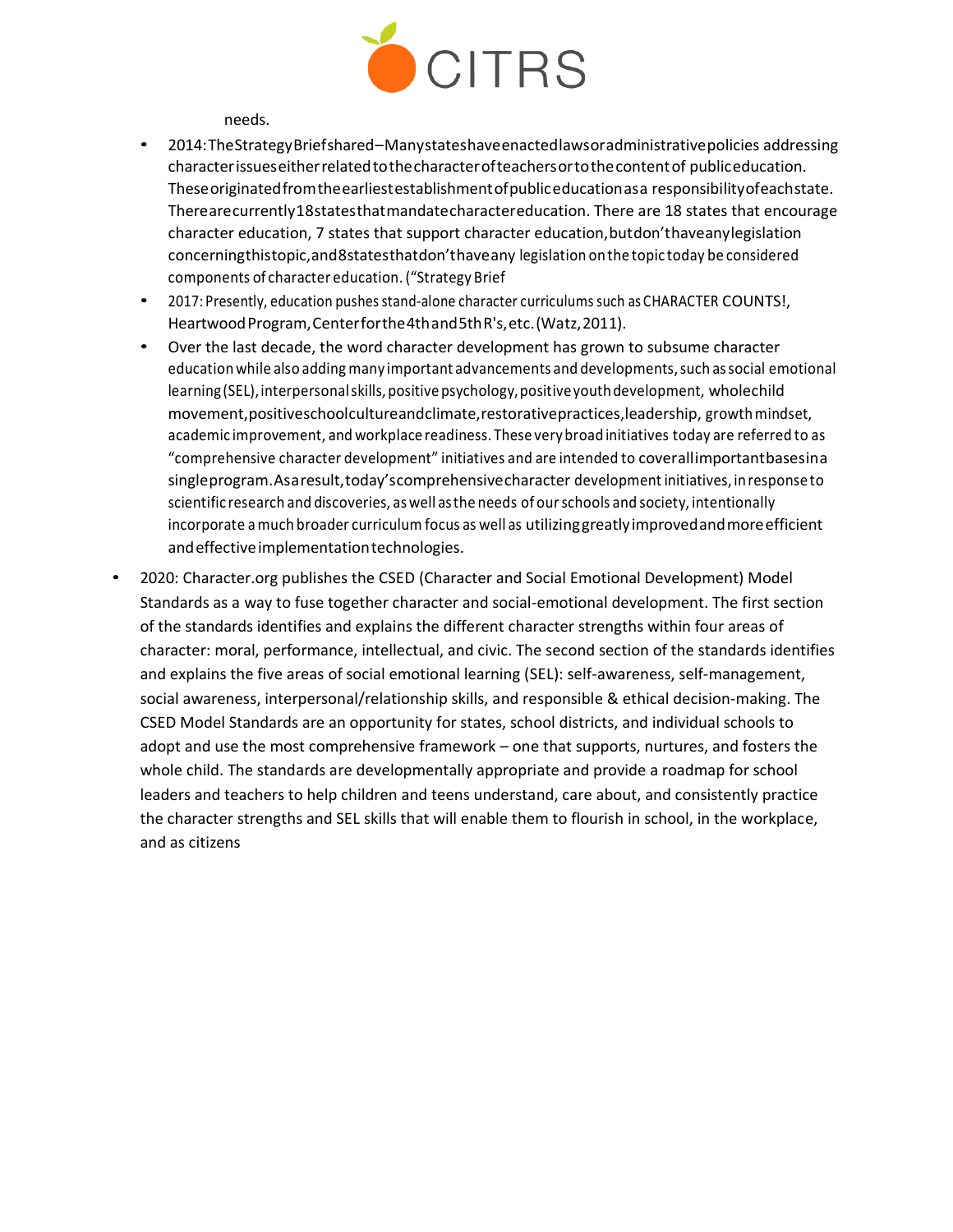

#### References

- A.(n.d.).CharacterEducationinUSSchoolsOverTimetimeline.RetrievedJanuary13,2018,from https:/[/www.timetoast.com/timelines/character-education-in-us-schools-over-time](http://www.timetoast.com/timelines/character-education-in-us-schools-over-time)
- Adams,C.J.(2017,February09).CharacterEducationSeenasStudent-AchievementTool.Retrieved January 4, 2018, from https:/[/www.edweek.org/ew/articles/2013/02/27/22character.h32.html](http://www.edweek.org/ew/articles/2013/02/27/22character.h32.html)
- Arjoon,S.(2008,April).MoralDevelopment:ACaseforCharacterEducation.St.Augustine,Trinidad:The University of the West lndies.
- Bialik,M.,Bogan,M.,Fadel,C.,&Horvathova,M.(2015, February).CharacterEducationforthe21st Century:What ShouldStudentsLearn?[PDF].Boston,MA:CenterforCurriculumRedesign.

Bill Clinton on Education. (n.d.). Retrieved 2018, from

http://www.ontheissues.org/Celeb/Bill\_Clinton\_Education.htm

CenterforCurriculumRedesign.(n.d.).RetrievedJanuary,2018,fro[mhttp://curriculumredesign.org/](http://curriculumredesign.org/) Character

Education…OurSharedResponsibility.(2005).RetrievedJanuary4,2018,from

https://www2.ed.gov/admins/lead/character/brochure.html

Character and Social Emotional Development Model Standards. (2020). Retrieved October 21, 2020, from https://assets.noviams.com/novi-file-uploads/cdo/pdfs-and-

documents/CSED\_STANDARDS\_1st\_edition.pdf

Davidson, M. (2010). What is the History of Character Education? Cortland, NY: SUNY Cortland.

Development Process. (n.d.). Retrieved January 8, 2018, from http://www.corestandards.org/about-thestandards/development-process/

Fairchild,S.G.(2006).CharacterEducationintheUnitedStates.InTheUniversityofGeorgiaGraduate School. Retrieved January 1, 2018, from https://getd.libs.uga.edu/pdfs/fairchild\_stephen\_g\_200612\_phd.pdf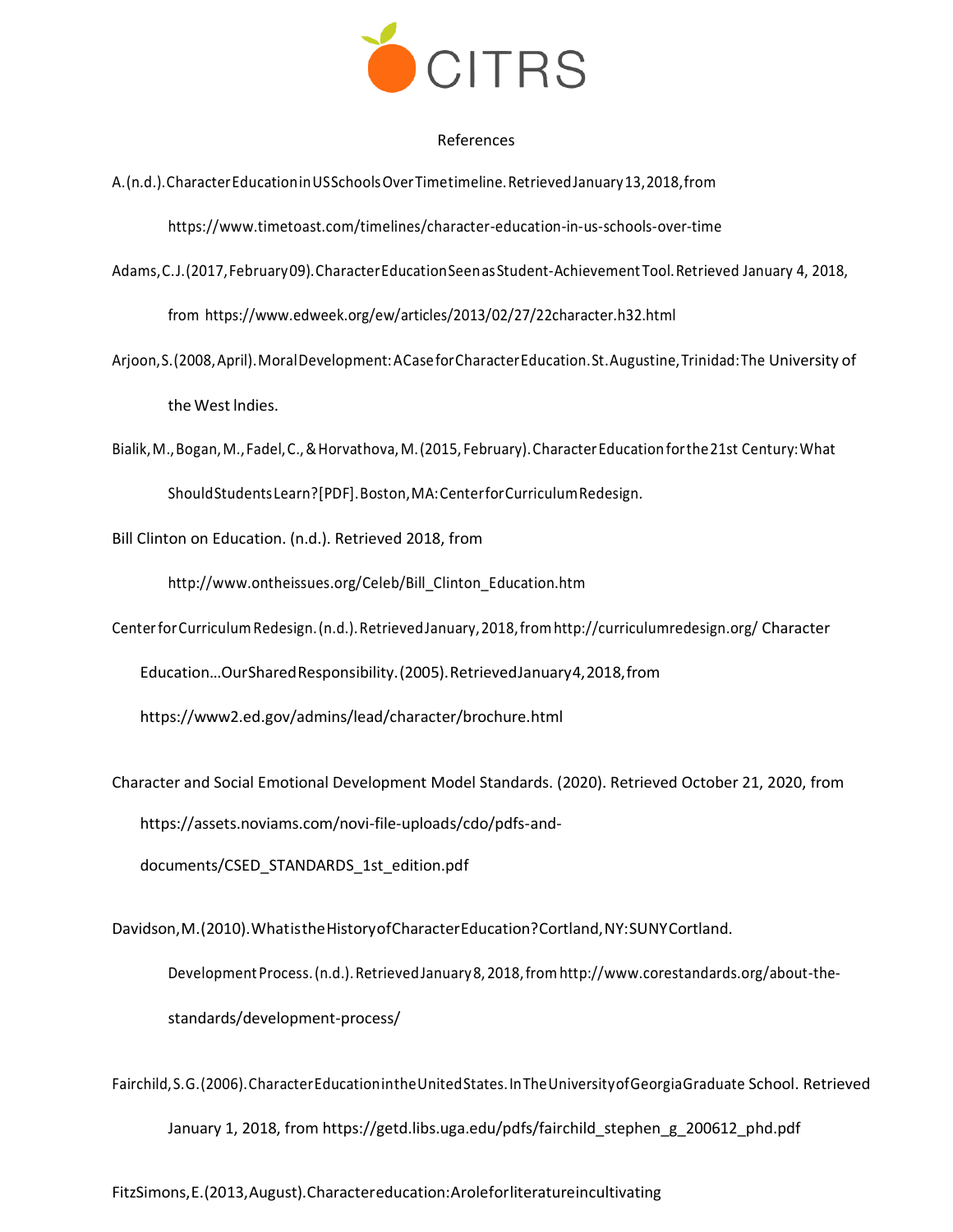

characterstrengths[Scholarly project]. In University of Pennsylvania Libraries. Retrieved January 6, 2018, from

https://repository.upenn.edu/cgi/viewcontent.cgi?referer=&httpsredir=1&article=1051&con

text=mapp\_capstone

History of Character Education. (n.d.). Retrieved January 1, 2018, from

https://www.preceden.com/timelines/331129-history-of-character-education

Huitt,W.(2004).Moral andCharacterDevelopment.RetrievedJanuary 2,2018,from

<http://edpsycinteractive.org/topics/morchr/morchr.html>

Johnson,P.(2009,September).The21stCenturySkillsMovement.RetrievedJanuary2,2018,from

<http://www.ascd.org/publications/educational-leadership/sept09/vol67/num01/The-21st-> Century-Skills-Movement.aspx

Lickona, T. (1993). The Return of Character Education. Retrieved January 1, 2018, from <http://www.ascd.org/publications/educational-leadership/nov93/vol51/num03/The-Return-of->Character-Education.aspx

Lickona, T.(n.d.). Abriefhistory of character educationinAmerica.RetrievedJanuary 1,2018,from <http://www.waarden.org/studie/concepten/history.html>

Moral Education- ABriefHistoryofMoralEducation, The ReturnofCharacter Education,Current Approaches to Moral Education. (n.d.). Retrieved January 5, 2018, from <http://education.stateuniversity.com/pages/2246/Moral-Education.html#ixzz50K8n8ElU> Mulkey,Y.J.(1997).TheHistoryofCharacterEducation.JournalofPhysicalEducation,Recreation& Dance, 68(9).

doi:10.1080/07303084.1997.10605027

O'Connor,A.,Olson,A.,N.,&Peterson,R.(2014,February).CharacterEducation,StrategyBrief.In Student Engagement

Project. Retrieved January 5, 2018, from https://k12engagement.unl.edu/strategy-briefs/Character